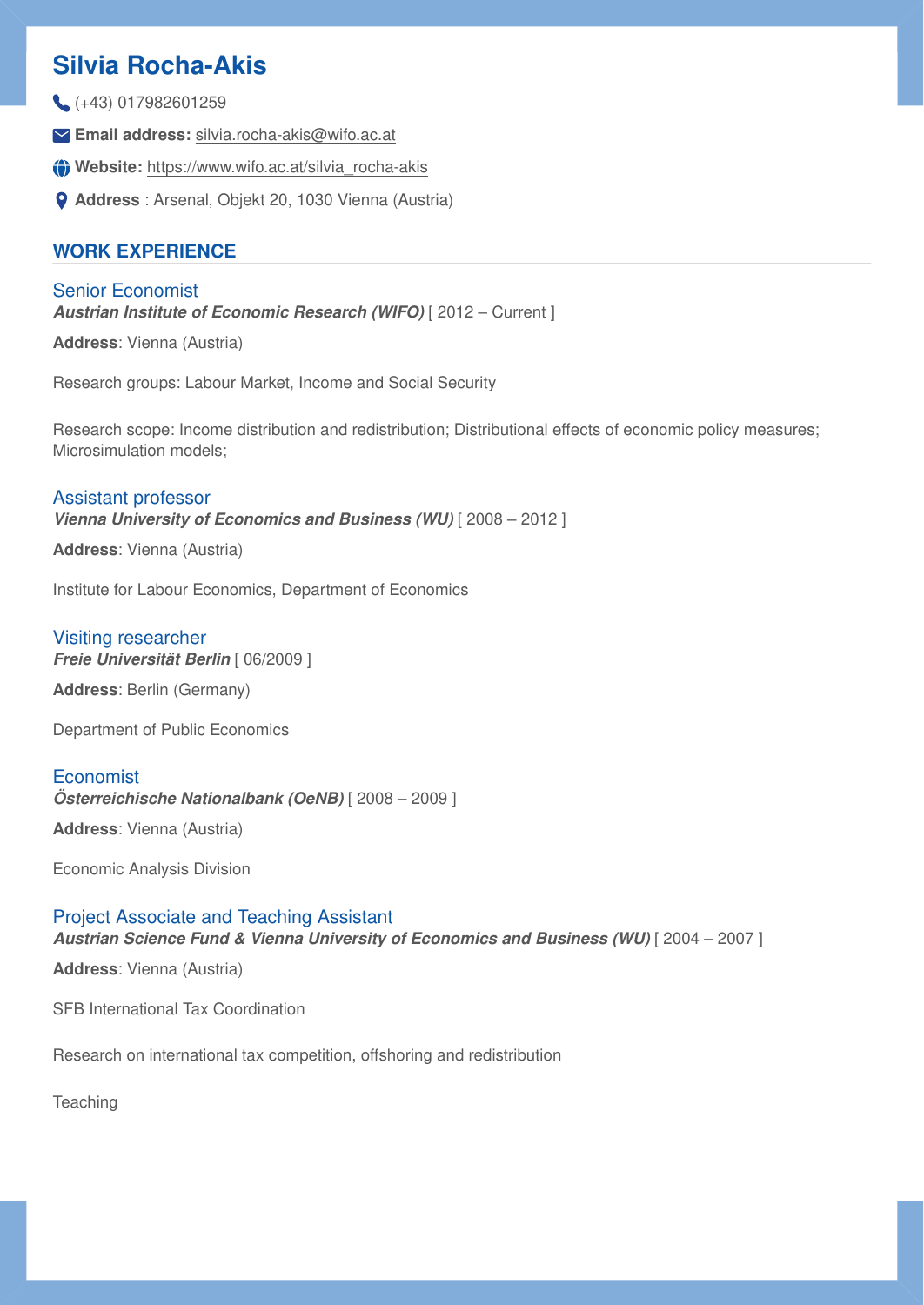# **EDUCATION AND TRAINING**

Doctor (Dr. rer. soc. oec.) *Vienna University of Economics and Business (WU)* [ 2007 ]

**Address:** Vienna (Austria) Level in EQF : EQF level 8

Doctoral degree in Economics

Magistra (Mag. rer. soc. oec.) *University of Vienna* [ 2003 ]

**Address:** Vienna (Austria)

Diploma program in Economics

# **LANGUAGE SKILLS**

Mother tongue(s): **German , Portuguese**

**English** 

**LISTENING:** C1 **READING:** C1 **WRITING:** C1 **SPOKEN PRODUCTION:** C1 **SPOKEN INTERACTION:** C1

### **Spanish**

**LISTENING:** C1 **READING:** C1 **WRITING:** B1 **SPOKEN PRODUCTION:** B1 **SPOKEN INTERACTION:** C1

# **PUBLICATIONS**

### **Selected Publications in English**

Fink, M., Rocha-Akis, S., "Effects of the Introduction of Family Bonus and Supplementary Child Benefit, the New Tax Relief for Families in Austria. A Microsimulation Study", WIFO Bulletin, 2018, 23(14), p. 131–144

Guger, A., Rocha-Akis, S., "Redistribution by the State in Austria", WIFO Bulletin, 2016, 21(11), p. 100–115.

Sardadvar, S., Rocha-Akis. S., "Interregional migration within the European Union in the aftermath of the Eastern enlargements: aspatial approach", Review of Regional Research, 2016, Vol. 36, Issue 1, pp. 51–79.

Rocha-Akis, S., "The distributional effects of the 2015–2016 tax reform", WIFO Bulletin, 2015, 20(21), p. 238– 249.

Riedl, A., Rocha-Akis., S. "How elastic are national corporate income tax bases in OECD countries? The role of domestic and foreign tax rates", Canadian Journal of Economics/Revue canadienne d'économique, 2012, Vol. 45, Issue 2, pp. 632–671.

Schöb, R., Rocha-Akis, S., "Welfare policy in the presence of unionised labour and internationally mobile firms", Scandinavian Journal of Economics, 2011, Vol. 113, No. 1, pp. 93–119.

Rocha-Akis, S., "The pain and gain of offshoring: The role of tax progression in a segmented labour market", CESifo Working Paper Series 3739, 2012.